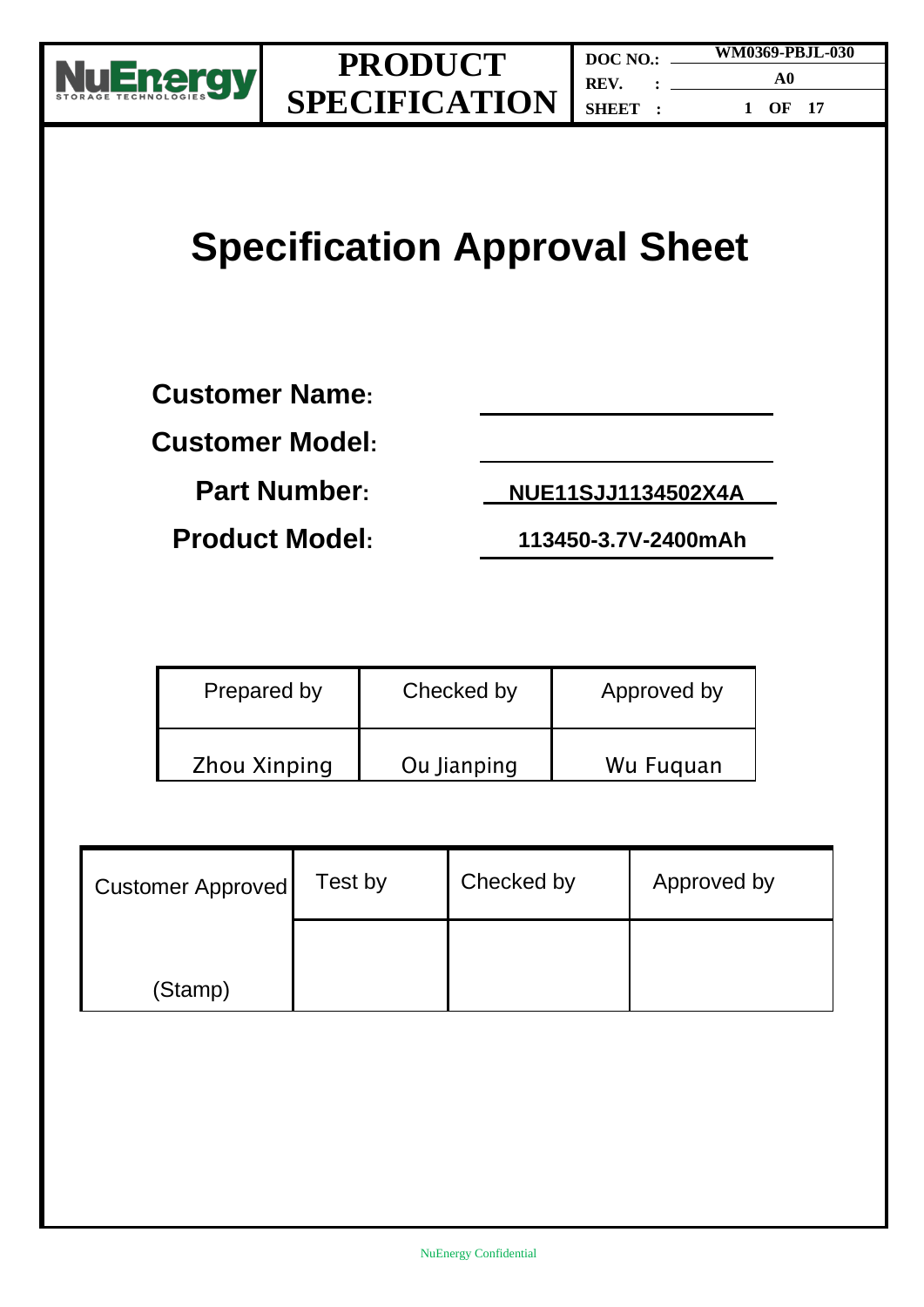

| DOC NO.: | WM0369-PBJL-030 |
|----------|-----------------|
| REV. :   | A0              |
| SHEET :  | 2 OF 17         |

**Revision History**

| <b>Revision</b> | <b>Description</b> | <b>Date</b> | Approval  |
|-----------------|--------------------|-------------|-----------|
| A <sub>0</sub>  | New released       | 2016-12-06  | Wu Fuquan |
|                 |                    |             |           |
|                 |                    |             |           |
|                 |                    |             |           |
|                 |                    |             |           |
|                 |                    |             |           |
|                 |                    |             |           |
|                 |                    |             |           |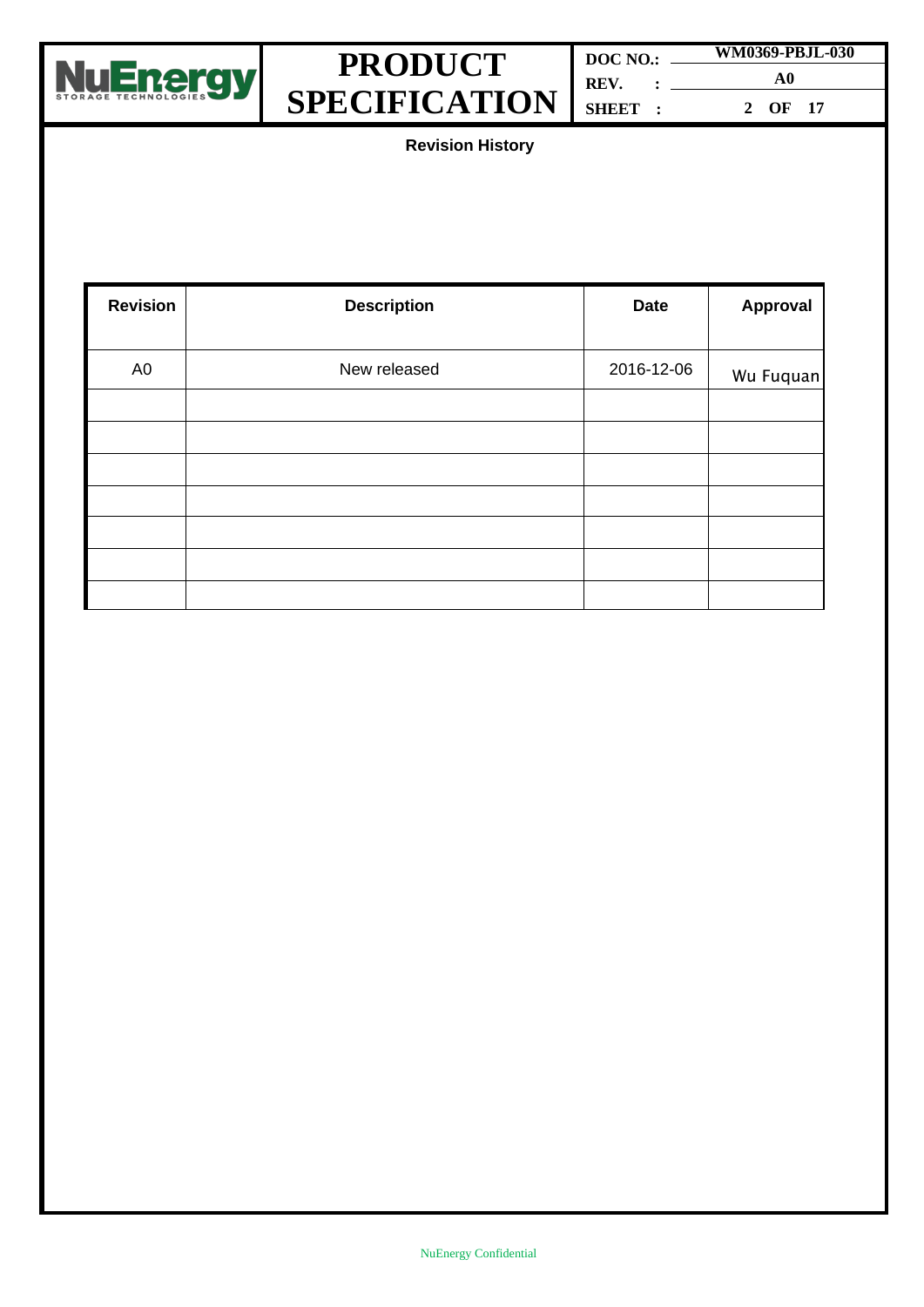

**DOC NO.: REV. : SHEET : WM0369-PBJL-030 A0 3 OF 17**

### **Contents**

- 1. Scope
- 2. Product basic information
- 3. Battery Outline Drawing
- 4. Electrical characteristics
- 5. Condition adapting characteristics
- 6. Cell safety performance
- 7. Battery safety performance
- 8. Others
- 9. Testing requirements
- 10. Electrical Characteristics
- 11. Cell
- 12. Electric Protect Features
- 13. Schematic circuit diagram
- 14. PCB Parts List BOM
- 15. PCB Layout PCB
- 16. Package
- 17. Warranty, Battery Precautions and Safety

Instructions Customer Inquiry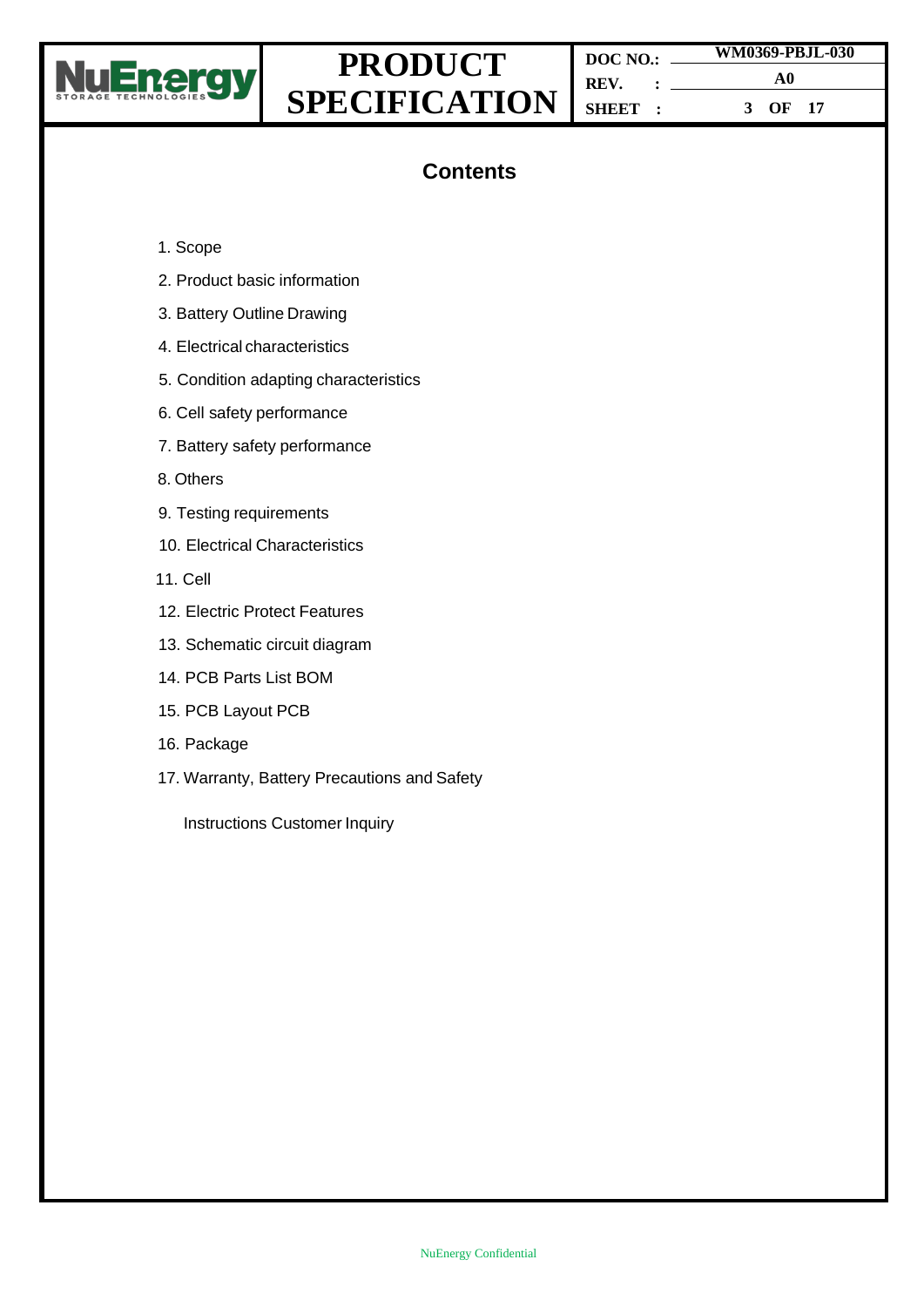

| DOC NO.       | WM0369-PBJL-030       |  |
|---------------|-----------------------|--|
| REV. :        | A0                    |  |
| <b>SHEET:</b> | OF <sub>17</sub><br>4 |  |

#### **1. Scope**

The specification shall be applied to Lithium-ion Polymer (LIP) rechargeable battery pack which is manufactured by **NuEnergy Storage Technologies.**

#### **Reference standard**

GB/T 18287-2013IEC/EN61960UL1642

#### **2. Product basic information**

| Battery model<br>113450-3.7V-2400mAh<br>Design scheme<br>S-8261ABJMD-G3JT2x +8205+10KNTC<br>Nominal voltage<br>3.7V<br>Minimum capacity<br>2350mAh (0.2C discharge)<br>Typical capacity<br>2400mAh (0.2C discharge)<br>Charging voltage<br>4.2V<br>Discharging cut-off voltage<br>3.0V<br>Standard charging<br>0.2C /4.2V<br>Max charging<br>1.0C /4.2V<br>Standard discharging<br>0.2C/3.0V<br>Max discharging<br>1.0C/3.0V<br>Weight<br>Appr. 46.0g<br>Shipment voltage<br>$≥3.95V$<br>Battery pack impedance<br>≤190mΩ<br>Charging:<br>$0^{\circ}$ C ~ 45 $^{\circ}$ C<br>Operating temperature<br>Discharging: -20°C ~60°C<br>-10°C~25°C<br>$(12$ months, ≥85%)<br>Storage (At 50% SOC and specified temp,<br>$-10^{\circ}$ C ~45 $^{\circ}$ C<br>(6 months,<br>≥85%)<br>recoverable capacity in % vs time.)<br>-10°C~55°C<br>(1 month,<br>≥90%<br>20±5℃ is the recommended storage temperature<br>There should not be any remarkable scratches, cracks, bol<br>cauterization, deformations, swelling, leakage and so on th<br>Visual Inspection<br>surface of the cell. | <b>Items</b> | <b>Parameter</b> |  |  |
|------------------------------------------------------------------------------------------------------------------------------------------------------------------------------------------------------------------------------------------------------------------------------------------------------------------------------------------------------------------------------------------------------------------------------------------------------------------------------------------------------------------------------------------------------------------------------------------------------------------------------------------------------------------------------------------------------------------------------------------------------------------------------------------------------------------------------------------------------------------------------------------------------------------------------------------------------------------------------------------------------------------------------------------------------------------------------|--------------|------------------|--|--|
|                                                                                                                                                                                                                                                                                                                                                                                                                                                                                                                                                                                                                                                                                                                                                                                                                                                                                                                                                                                                                                                                              |              |                  |  |  |
|                                                                                                                                                                                                                                                                                                                                                                                                                                                                                                                                                                                                                                                                                                                                                                                                                                                                                                                                                                                                                                                                              |              |                  |  |  |
|                                                                                                                                                                                                                                                                                                                                                                                                                                                                                                                                                                                                                                                                                                                                                                                                                                                                                                                                                                                                                                                                              |              |                  |  |  |
|                                                                                                                                                                                                                                                                                                                                                                                                                                                                                                                                                                                                                                                                                                                                                                                                                                                                                                                                                                                                                                                                              |              |                  |  |  |
|                                                                                                                                                                                                                                                                                                                                                                                                                                                                                                                                                                                                                                                                                                                                                                                                                                                                                                                                                                                                                                                                              |              |                  |  |  |
|                                                                                                                                                                                                                                                                                                                                                                                                                                                                                                                                                                                                                                                                                                                                                                                                                                                                                                                                                                                                                                                                              |              |                  |  |  |
|                                                                                                                                                                                                                                                                                                                                                                                                                                                                                                                                                                                                                                                                                                                                                                                                                                                                                                                                                                                                                                                                              |              |                  |  |  |
|                                                                                                                                                                                                                                                                                                                                                                                                                                                                                                                                                                                                                                                                                                                                                                                                                                                                                                                                                                                                                                                                              |              |                  |  |  |
|                                                                                                                                                                                                                                                                                                                                                                                                                                                                                                                                                                                                                                                                                                                                                                                                                                                                                                                                                                                                                                                                              |              |                  |  |  |
|                                                                                                                                                                                                                                                                                                                                                                                                                                                                                                                                                                                                                                                                                                                                                                                                                                                                                                                                                                                                                                                                              |              |                  |  |  |
|                                                                                                                                                                                                                                                                                                                                                                                                                                                                                                                                                                                                                                                                                                                                                                                                                                                                                                                                                                                                                                                                              |              |                  |  |  |
|                                                                                                                                                                                                                                                                                                                                                                                                                                                                                                                                                                                                                                                                                                                                                                                                                                                                                                                                                                                                                                                                              |              |                  |  |  |
|                                                                                                                                                                                                                                                                                                                                                                                                                                                                                                                                                                                                                                                                                                                                                                                                                                                                                                                                                                                                                                                                              |              |                  |  |  |
|                                                                                                                                                                                                                                                                                                                                                                                                                                                                                                                                                                                                                                                                                                                                                                                                                                                                                                                                                                                                                                                                              |              |                  |  |  |
|                                                                                                                                                                                                                                                                                                                                                                                                                                                                                                                                                                                                                                                                                                                                                                                                                                                                                                                                                                                                                                                                              |              |                  |  |  |
|                                                                                                                                                                                                                                                                                                                                                                                                                                                                                                                                                                                                                                                                                                                                                                                                                                                                                                                                                                                                                                                                              |              |                  |  |  |
|                                                                                                                                                                                                                                                                                                                                                                                                                                                                                                                                                                                                                                                                                                                                                                                                                                                                                                                                                                                                                                                                              |              |                  |  |  |
|                                                                                                                                                                                                                                                                                                                                                                                                                                                                                                                                                                                                                                                                                                                                                                                                                                                                                                                                                                                                                                                                              |              |                  |  |  |
|                                                                                                                                                                                                                                                                                                                                                                                                                                                                                                                                                                                                                                                                                                                                                                                                                                                                                                                                                                                                                                                                              |              |                  |  |  |
|                                                                                                                                                                                                                                                                                                                                                                                                                                                                                                                                                                                                                                                                                                                                                                                                                                                                                                                                                                                                                                                                              |              |                  |  |  |
|                                                                                                                                                                                                                                                                                                                                                                                                                                                                                                                                                                                                                                                                                                                                                                                                                                                                                                                                                                                                                                                                              |              |                  |  |  |
|                                                                                                                                                                                                                                                                                                                                                                                                                                                                                                                                                                                                                                                                                                                                                                                                                                                                                                                                                                                                                                                                              |              |                  |  |  |
|                                                                                                                                                                                                                                                                                                                                                                                                                                                                                                                                                                                                                                                                                                                                                                                                                                                                                                                                                                                                                                                                              |              |                  |  |  |
|                                                                                                                                                                                                                                                                                                                                                                                                                                                                                                                                                                                                                                                                                                                                                                                                                                                                                                                                                                                                                                                                              |              |                  |  |  |
|                                                                                                                                                                                                                                                                                                                                                                                                                                                                                                                                                                                                                                                                                                                                                                                                                                                                                                                                                                                                                                                                              |              |                  |  |  |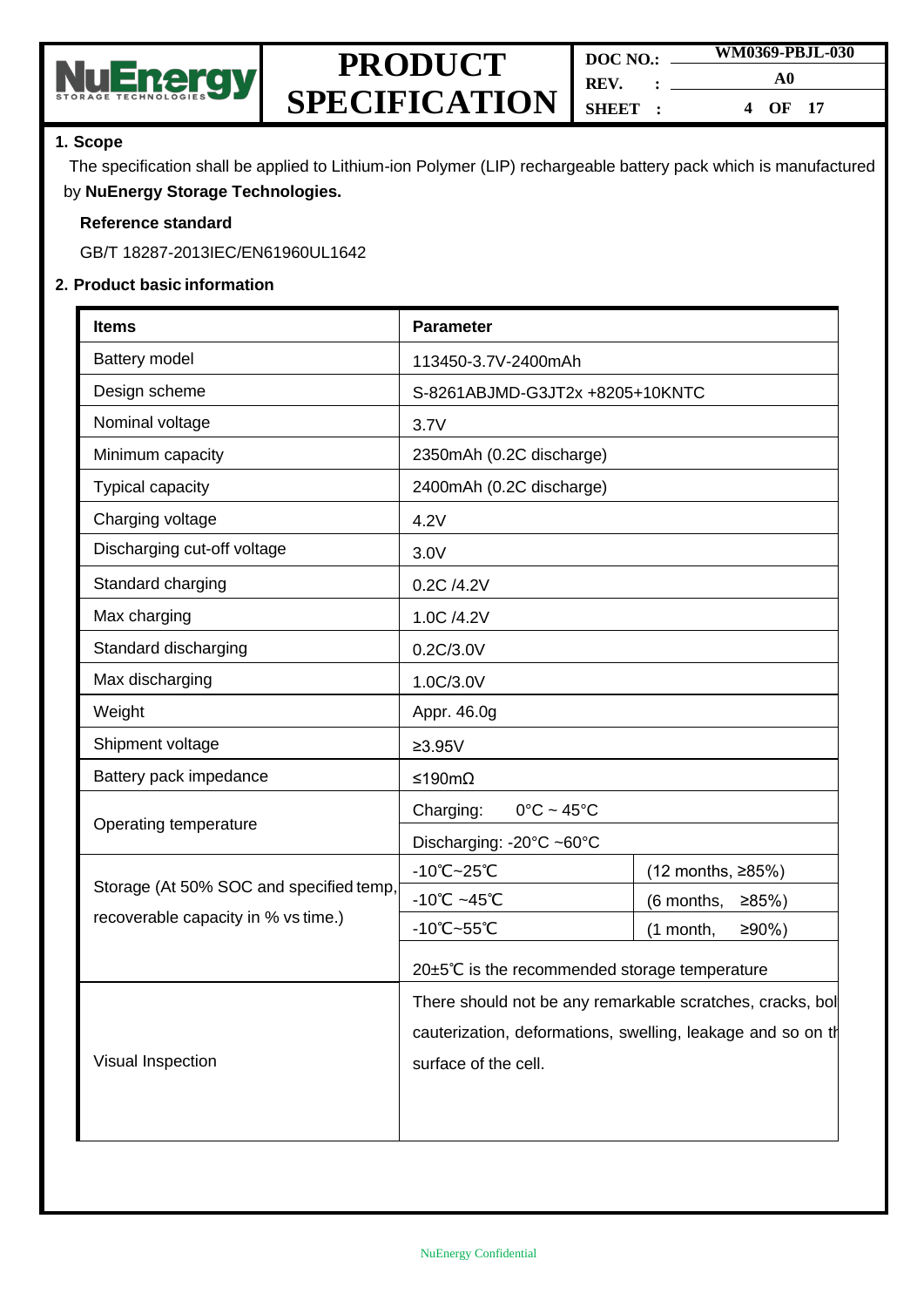

#### **3. Battery Outline Drawing**



| BOM(Bill of materials) |                  |                       |     |             |  |
|------------------------|------------------|-----------------------|-----|-------------|--|
| NO.                    | Material Name    | Specification         | Qty | Remark      |  |
|                        | Cell             | 113450/2350mAh/3.7V   |     | <b>RoHS</b> |  |
| $\mathcal{P}$          | Protection board | <b>PCB9838T</b>       |     | <b>RoHS</b> |  |
|                        |                  | Red Wire UL1571#28    |     | <b>RoHS</b> |  |
| 3                      | Wire             | Black Wire UL1571#28  |     | <b>RoHS</b> |  |
|                        |                  | Yellow Wire UL1571#28 |     | <b>RoHS</b> |  |
| 4                      | Connector        | DF13-3P               |     | <b>RoHS</b> |  |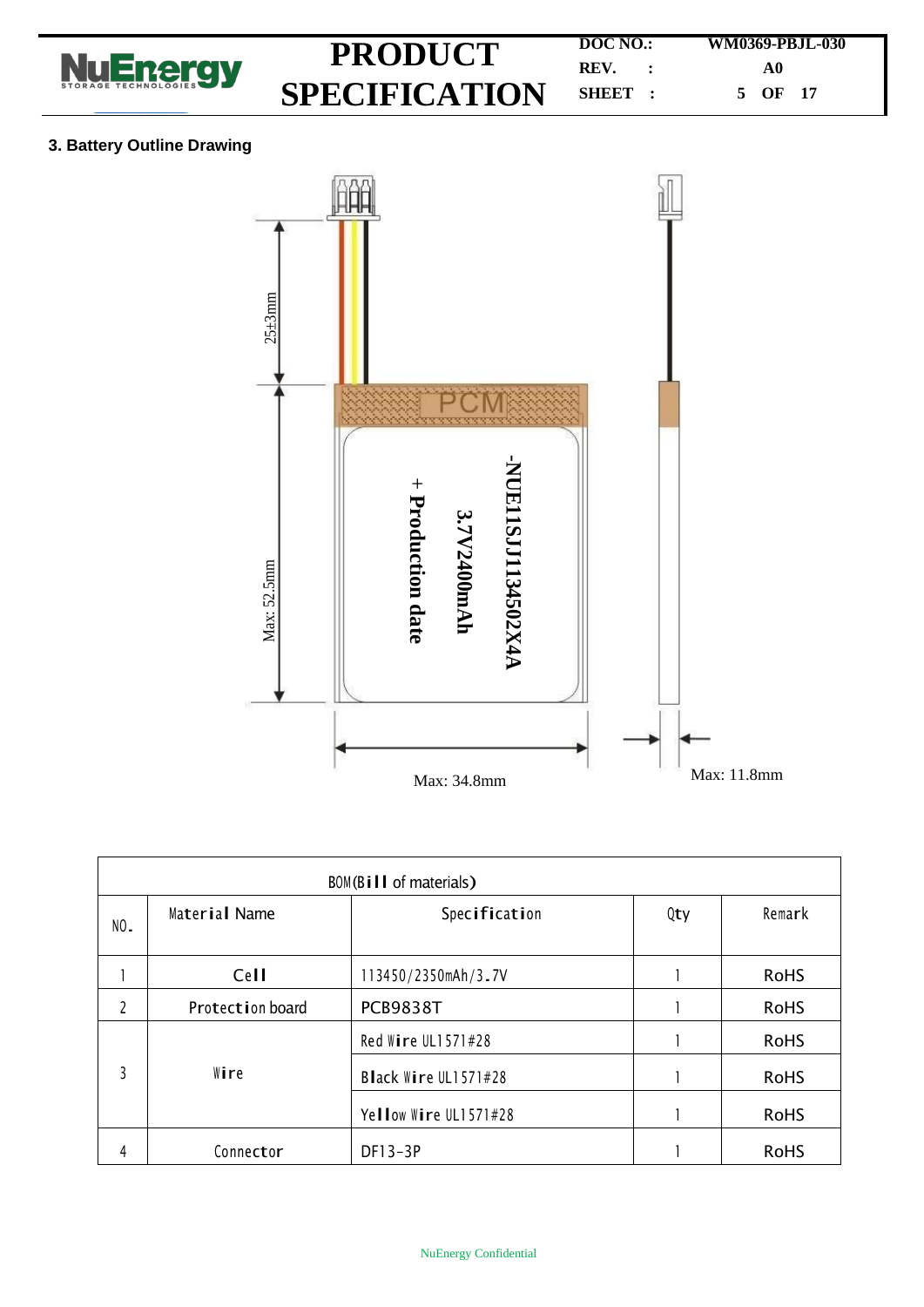

**DOC NO.: REV. : SHEET : WM0369-PBJL-030 A0 6 OF 17**

### **4. Electrical characteristics**

| No.          | <b>Items</b>              | <b>Test Method</b>                                                                                                                                                     | <b>Criteria</b> |
|--------------|---------------------------|------------------------------------------------------------------------------------------------------------------------------------------------------------------------|-----------------|
| 1            | <b>Standard Charge</b>    | Charging the cell initially with constant current at 0.2C<br>and then with constant voltage at 4.2V till charge current<br>declines to 0.02C.                          | N/A             |
| $\mathbf{2}$ | <b>Minimal Capacity</b>   | The capacity means the discharge capacity of the cell,<br>which is measured with discharge current of 0.2C with<br>3.0V cut-off voltage after the standard charge.     | $\geq$ 2350mAh  |
| 3            | Charge/Discharge<br>Cycle | The capacity on 0.2C discharge shall be measured after<br>500 cycles of 0.2C charge and discharge at 23±2°C.                                                           | Capacity≥80%    |
| 4            | Retention<br>Capability   | After full charging, storing the battery 28 days with 20 $\pm$<br>5°C condition, and then staying 1 hours with discharge<br>current of 0.2C till 3.0V cut-off voltage. | Capacity≥85%    |

#### ※ **Typical capacity**

The capacity means the average discharge capacity of the cell, which is measured with discharge current of 0.2C with 3.0V cut-off voltage after the standard charge at 23±2℃ environment temperature, unit: mAh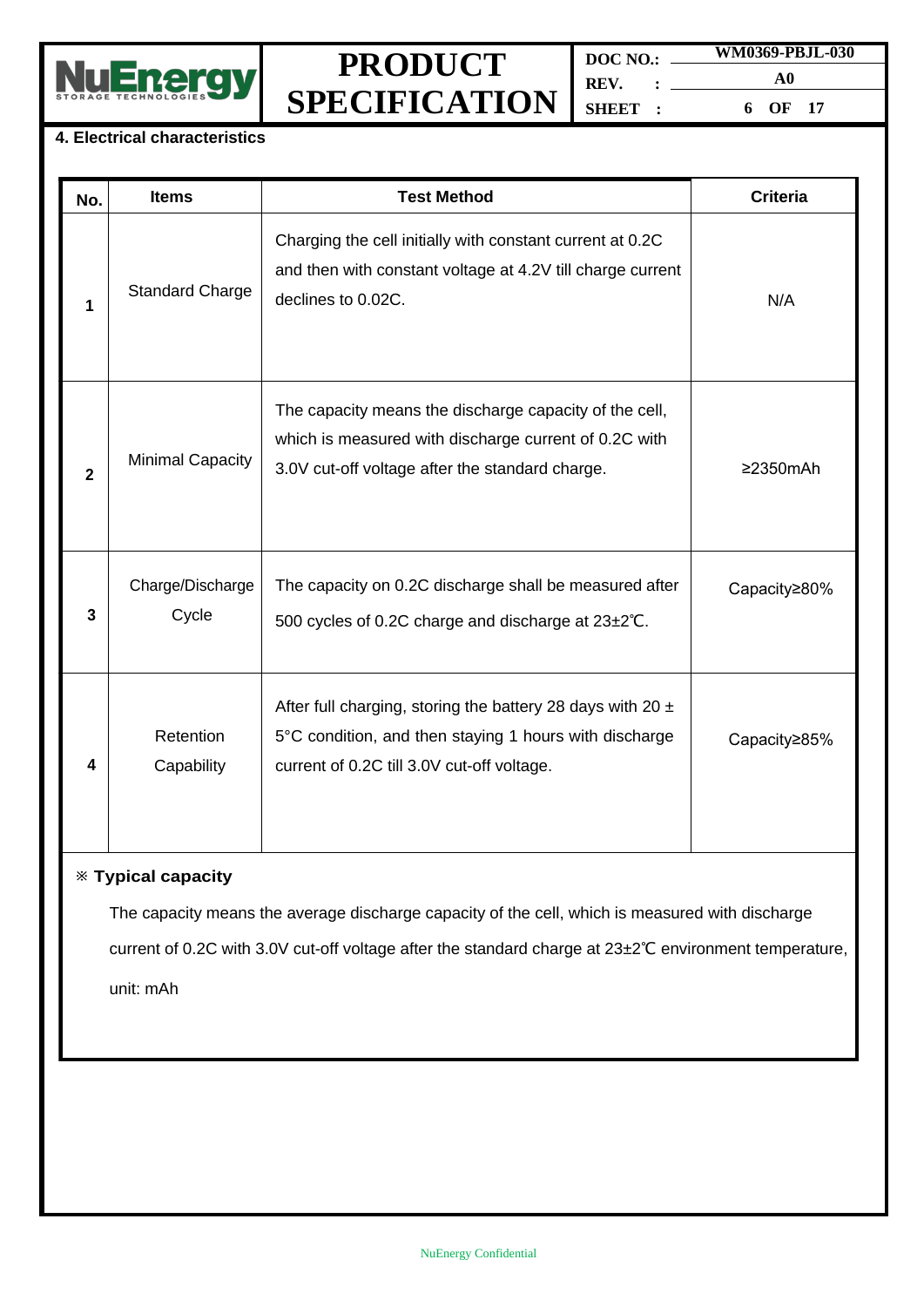

**DOC NO.: REV. : SHEET :**

**A0 7 OF 17**

**WM0369-PBJL-030**

### **5. Condition adapting characteristics**

| No. | <b>Items</b>                                | <b>Test Method</b>                                                                                                                                                                                                                                 | <b>Criteria</b>                                                                                                                          |
|-----|---------------------------------------------|----------------------------------------------------------------------------------------------------------------------------------------------------------------------------------------------------------------------------------------------------|------------------------------------------------------------------------------------------------------------------------------------------|
| 1   | Constant<br>temperature<br>and Humidity     | After standard charging,<br>put cell into the box that the<br>temperature is 40±2°C and the<br>humidity ranges<br>between 90-95% for 48hours, then put it at 23±2°C for 2<br>hours, then discharge with current of 0.2C to the cut-off<br>voltage. | No distortion, no rust, no<br>leakage, no venting, no<br>rupture, no fire, no<br>explosion, the discharge<br>time is not less than 3hrs. |
| 2   | <b>High Temperature</b><br>Performance Test | After full charging, put the cell into box with high<br>temperature of $55^{\circ}C \pm 2^{\circ}C$ for 2h, then discharge with<br>current of 1.0C to the cut-off voltage.                                                                         | No distortion, no rupture, no<br>fire, no smoke or leakage<br>Discharge time≥51min                                                       |
| 3   | Low Temperature<br>Performance Test         | After full charging, put the cell into box with low<br>temperature of $-10 \pm 2^{\circ}C$ for 16~24h, then discharge with<br>current of 0.2C to the cut-off voltage.                                                                              | No distortion, no rupture<br>no fire, smoke or leakage<br>Discharge time≥3h                                                              |
|     |                                             |                                                                                                                                                                                                                                                    |                                                                                                                                          |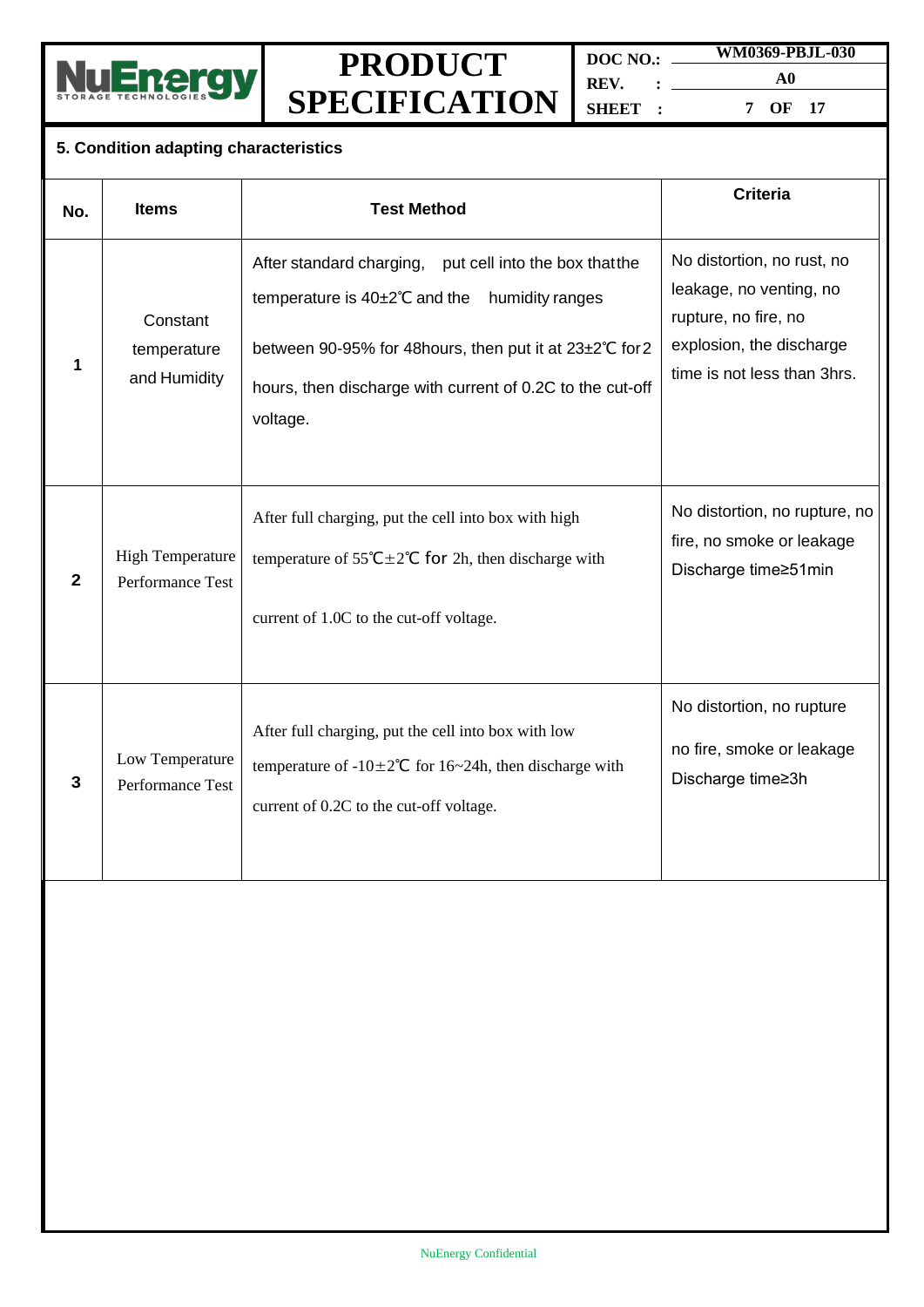

**DOC NO.: REV. : SHEET : WM0369-PBJL-030 A0**

**8 OF 17**

### **6. Cell safety performance**

| No.          | <b>Items</b>                             | <b>Test Method</b>                                                                                                                                                                                                                       | <b>Criteria</b>           |
|--------------|------------------------------------------|------------------------------------------------------------------------------------------------------------------------------------------------------------------------------------------------------------------------------------------|---------------------------|
| 1            | Cell<br>Overcharge                       | After discharge to limit voltage, charged at constant current<br>of 3C and constant voltage of 4.6V, while voltage reaches to<br>the max, if charging continued over 7 hours or temperature<br>is 20% less than the top, close the test. | No explosion and no fire. |
| $\mathbf{2}$ | External<br>Short-circuit<br><b>Test</b> | Cell terminals are short-circuited to discharged state less<br>than 0.1V or longer time with a resistance of $50 \text{m}\Omega$ or less.<br>Tests are to be conducted at room temperature.                                              | No explosion and no fire. |
| 3            | Over-<br>Discharge<br><b>Test</b>        | Cell is discharged at a current of 1C rate for 2.5 hours. (If<br>current stops by safety or passive circuit on the battery, test<br>is finished).                                                                                        | No explosion and no fire. |
| 4            | <b>Crush Test</b>                        | Crush between two flat plates. Applied force is about 13kN.                                                                                                                                                                              | No explosion and no fire. |
| 5            | <b>Impact Test</b>                       | Impact between bar (15.8mm diameter) and 9.1Kg falling<br>material (at a height of 6.1cm). Bar is laid across the center<br>of the test sample.                                                                                          | No explosion and no fire. |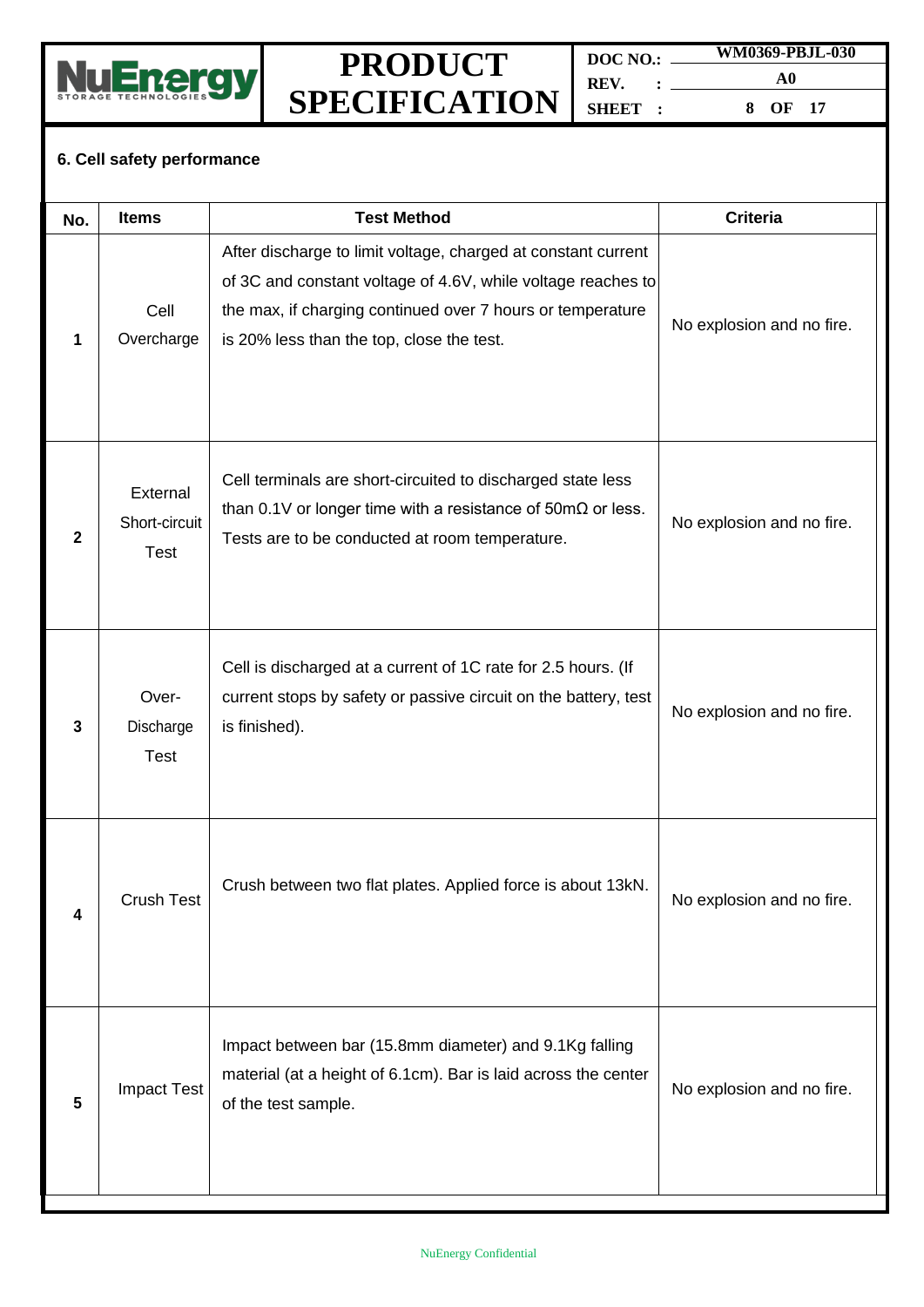|                |                       | <b>PRODUCT</b><br><b>SPECIFICATION</b>                                                                                                                                                                                                                                                               | DOC NO.:<br>REV.<br><b>SHEET</b> | <b>WM0369-PBJL-030</b><br>${\bf A0}$<br>OF<br>9<br>17 |
|----------------|-----------------------|------------------------------------------------------------------------------------------------------------------------------------------------------------------------------------------------------------------------------------------------------------------------------------------------------|----------------------------------|-------------------------------------------------------|
| 6              | Drop                  | After standard charging, the cell is to be dropped from a<br>height of 1.2 meter onto a thickness of 20mm board, dropped<br>once in the positive and negative directions of three mutually<br>perpendicular X, Y, Z axes.                                                                            |                                  | No leakage, no smoke,<br>no fire, no explosion.       |
| $\overline{7}$ | <b>Vibration Test</b> | Fixed the fully charged cell to vibration table and subjected<br>to vibration cycling that the frequency is to be varied at the<br>rate of 1Hz per minute between 10Hz and 55Hz, the<br>excursion of the vibration is 0.8mm. The cell shall be<br>vibrated for 90 ~100 minutes per axis of XYZ axes. |                                  | No explosion, no fire, no<br>leakage.                 |
| 8              | Heating               | After standard charging, put cell in the baking oven and<br>start, the temperature of the oven is to be raised at a rate of<br>5±2°C per minute to a temperature of 130±2°C, remain for<br>30 minutes at that temperature.                                                                           |                                  | No explosion and no fire.                             |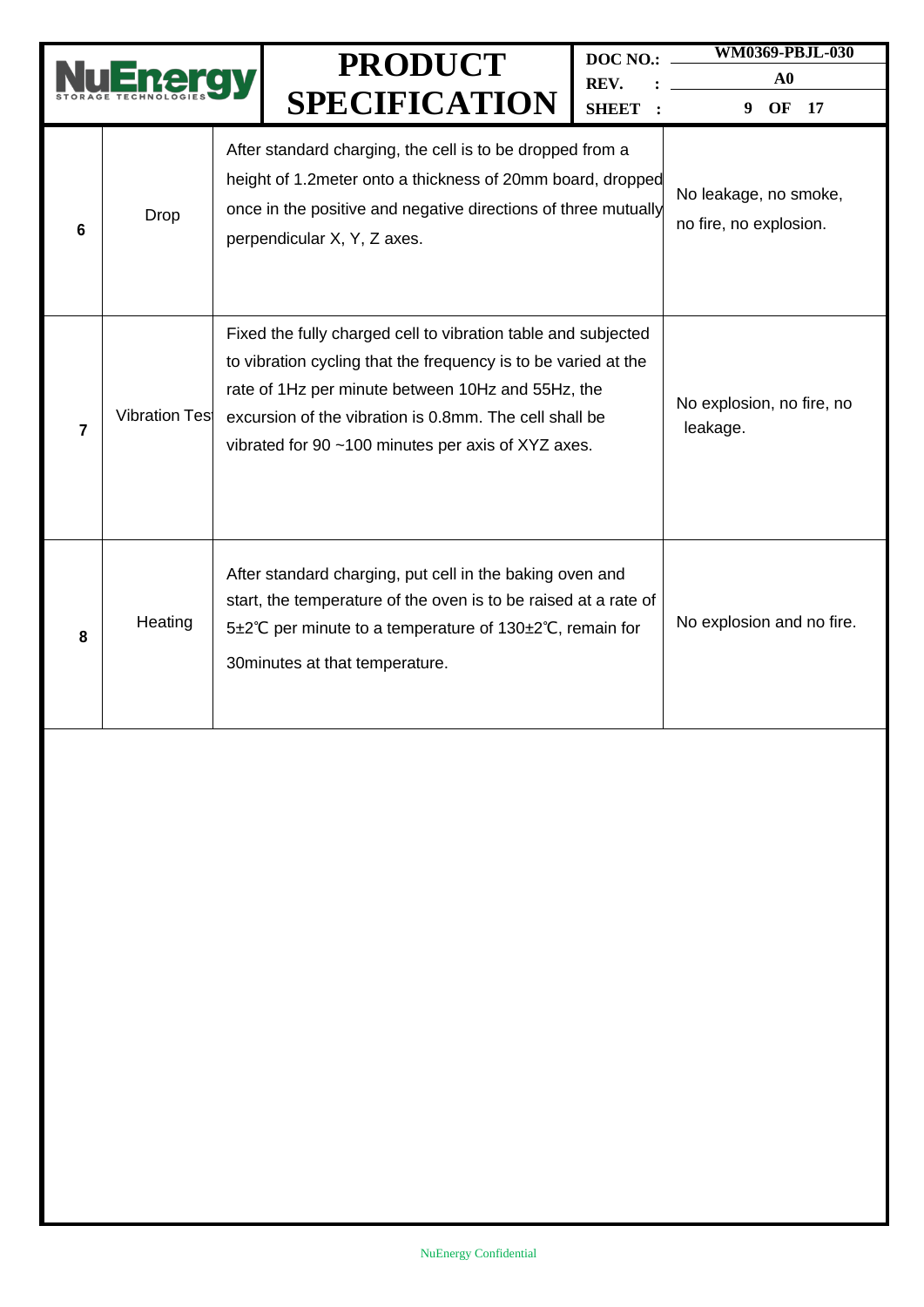

**DOC NO.: REV. : SHEET : WM0369-PBJL-030**

**A0**

**10 OF 17**

#### **7. Battery safety performance**

| 1              | Overcharge<br>protection        | After battery charge finished, then charge the battery for 8<br>hours with a power which can provide 2 times more than<br>nominal voltage and 2C <sub>5</sub> A current.                                                                                | No fire, no explosion. The<br>electrical properties of<br>normal.                           |
|----------------|---------------------------------|---------------------------------------------------------------------------------------------------------------------------------------------------------------------------------------------------------------------------------------------------------|---------------------------------------------------------------------------------------------|
| $\overline{2}$ | Over<br>discharge<br>protection | After the battery is fully charged, discharge at $20\pm5^{\circ}C$<br>conditions with $0.2C_5A$ until the battery voltage drops to the<br>over discharge voltage, then discharge with a $30\Omega$ resister for<br>24 hours.                            | No fire, no explosion. The<br>electrical properties of<br>normal.                           |
| 3              | Short<br>protection             | After standard charging, connect the positive and negative<br>terminals of the cell with copper wire having a maximum<br>resistance load of 0.1 $\Omega$ at room temperature, the test is<br>discontinued when the surface temperature lower than 10°C. | The battery shall no<br>rupture, smoke, catch fire,<br>or leakage.<br>Battery Voltage ≥3.6V |

#### **8. Others**

Any matters that this specification doesn't cover should be conferred between the customer and NuE.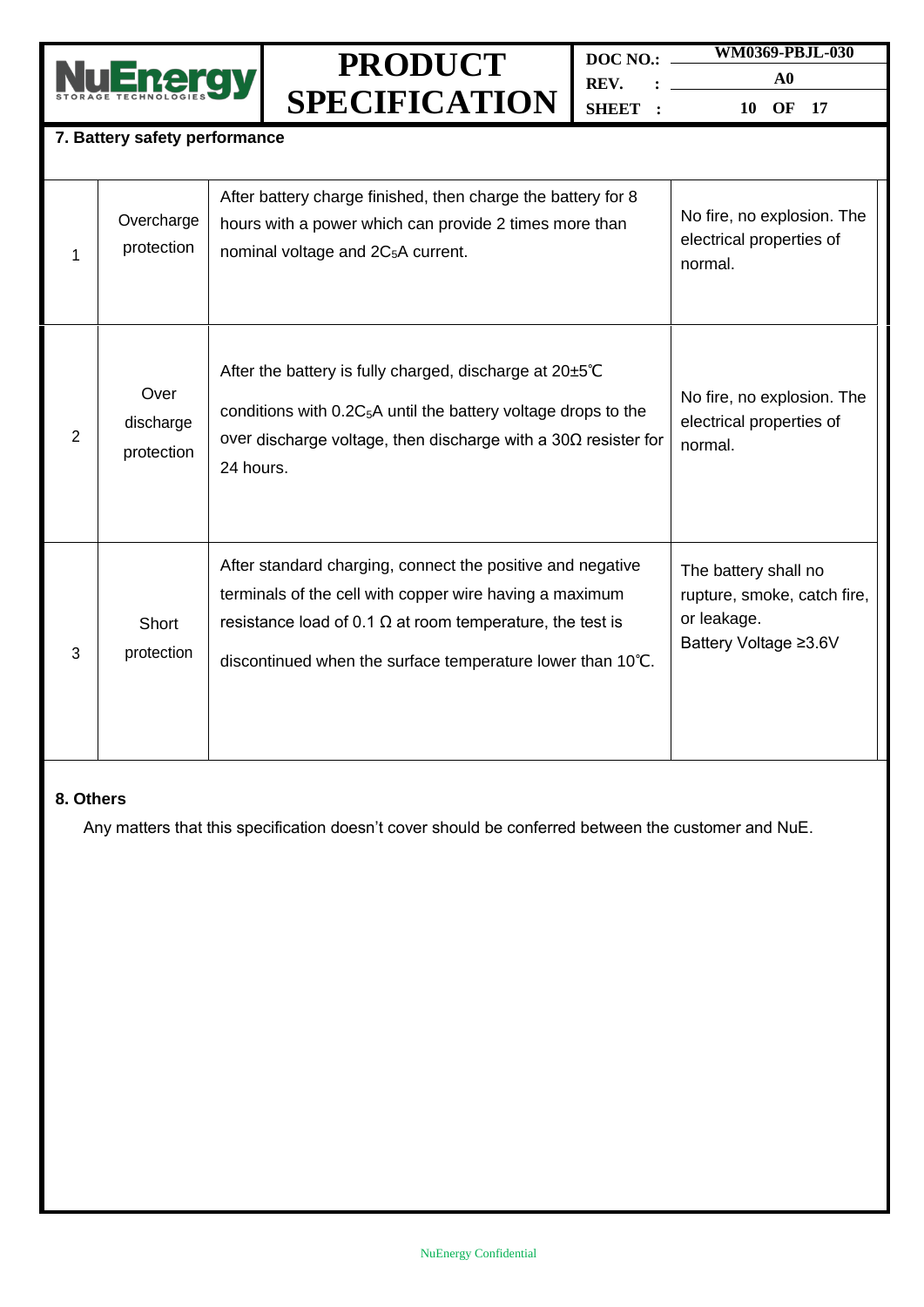

#### **9. Testing requirements**

- 9.1 Battery testenvironment
	- Temperature: 23±2℃

Relative humidity: 60± 20% RH

Atmospheric pressure: 86106 KPa

#### 9.2 Measuring instrumentation requirements

Voltage instrumentation requirements: Measuring the voltage meter accuracy no less than 0.5 magnitude Current instrumentation requirements: Measuring the current meter accuracy no less than 0.5 magnitude Time instrumentation requirements: Measuring the time meter accuracy no less than 0.1%

Temperature instrumentation requirements: Measuring the temperature meter accuracy no less than 0.5℃

Impedance instrumentation requirements: Measuring impedance should by sinusoidal alternating (1 KHZ) test

#### **10. Electrical Characteristics**

#### 10.1 Battery charge/discharge

10.1.1 Full charged definition

With charging voltage 4.2V, current 0.2C continued to charge the battery pack, when charging current drops to 0.02C charging is terminated, shall be full charged.

#### 10.1.2 Full discharged definition

Standard discharge current 0.2 C for continuous discharge, when the voltage drops to discharge cut-off voltage 3.0V discharge is terminated, shall be full discharged.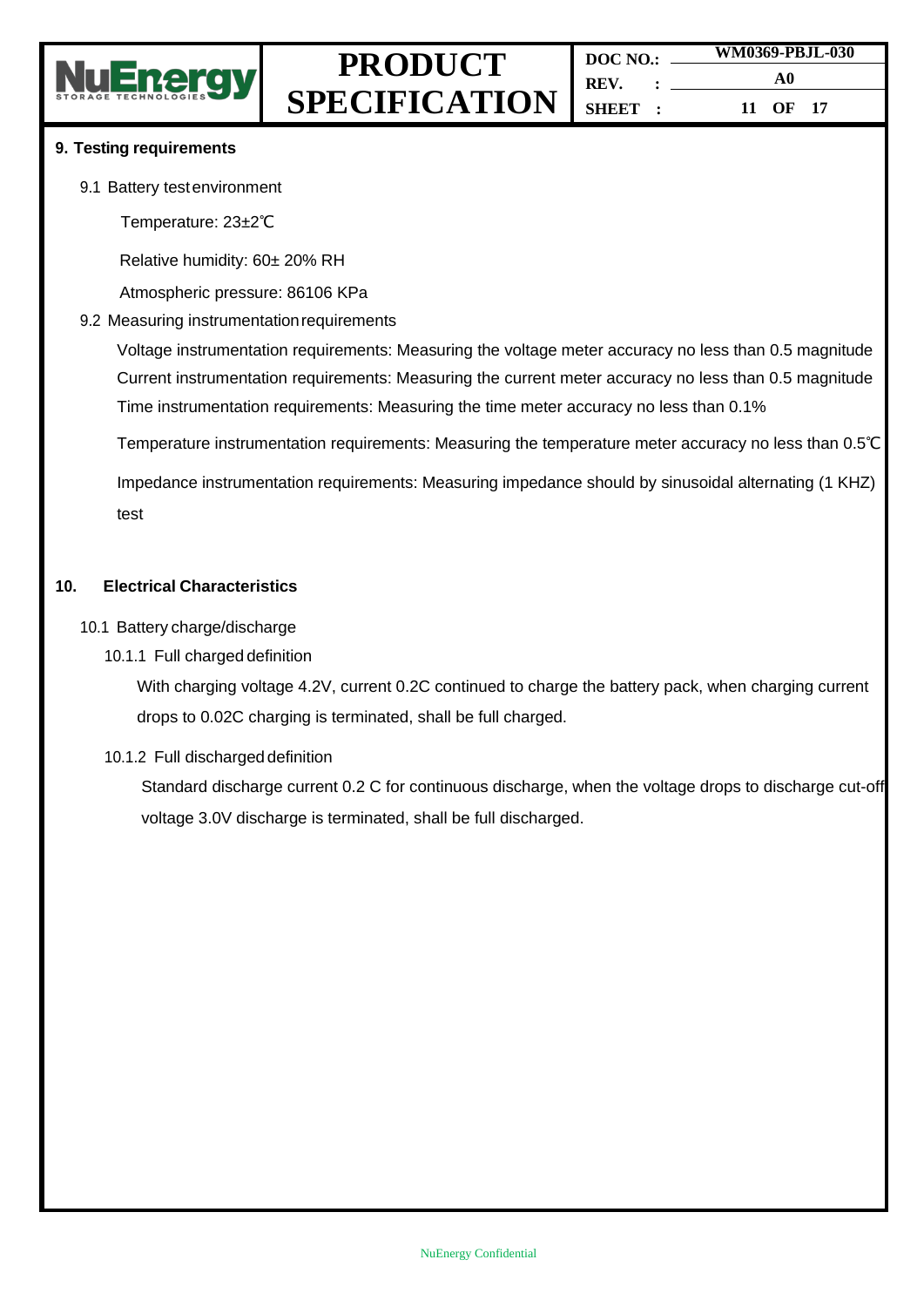

**DOC NO.: REV. : SHEET : WM0369-PBJL-030 A0 12 OF 17**

#### 11. Cell

#### 11.1 Performance parameters

| Item           | Description           |   | Specification    | Remarks                                |
|----------------|-----------------------|---|------------------|----------------------------------------|
|                | Cell minimum capacity |   | 2350mAh          | 0.2C discharge                         |
| $\overline{2}$ | Initial impedance     |   | ≤65mΩ            | 1kHz AC Impedance<br>AC 1kHz           |
| 3              | Nominal voltage       |   | 3.7V             |                                        |
| 4              | <b>Dimensions</b>     |   | 11.0mm Max       | <b>Thickness</b>                       |
|                |                       | W | 34.5mm Max       | Width                                  |
|                |                       |   | 50.5mm Max       | Cell length, not including Tab sealant |
|                |                       | A | $6.0 \pm 2.0$ mm | Distance of tab center                 |
|                |                       | B | $2.0 \pm 0.2$ mm | Tab width                              |

11.2 Cell outline drawing

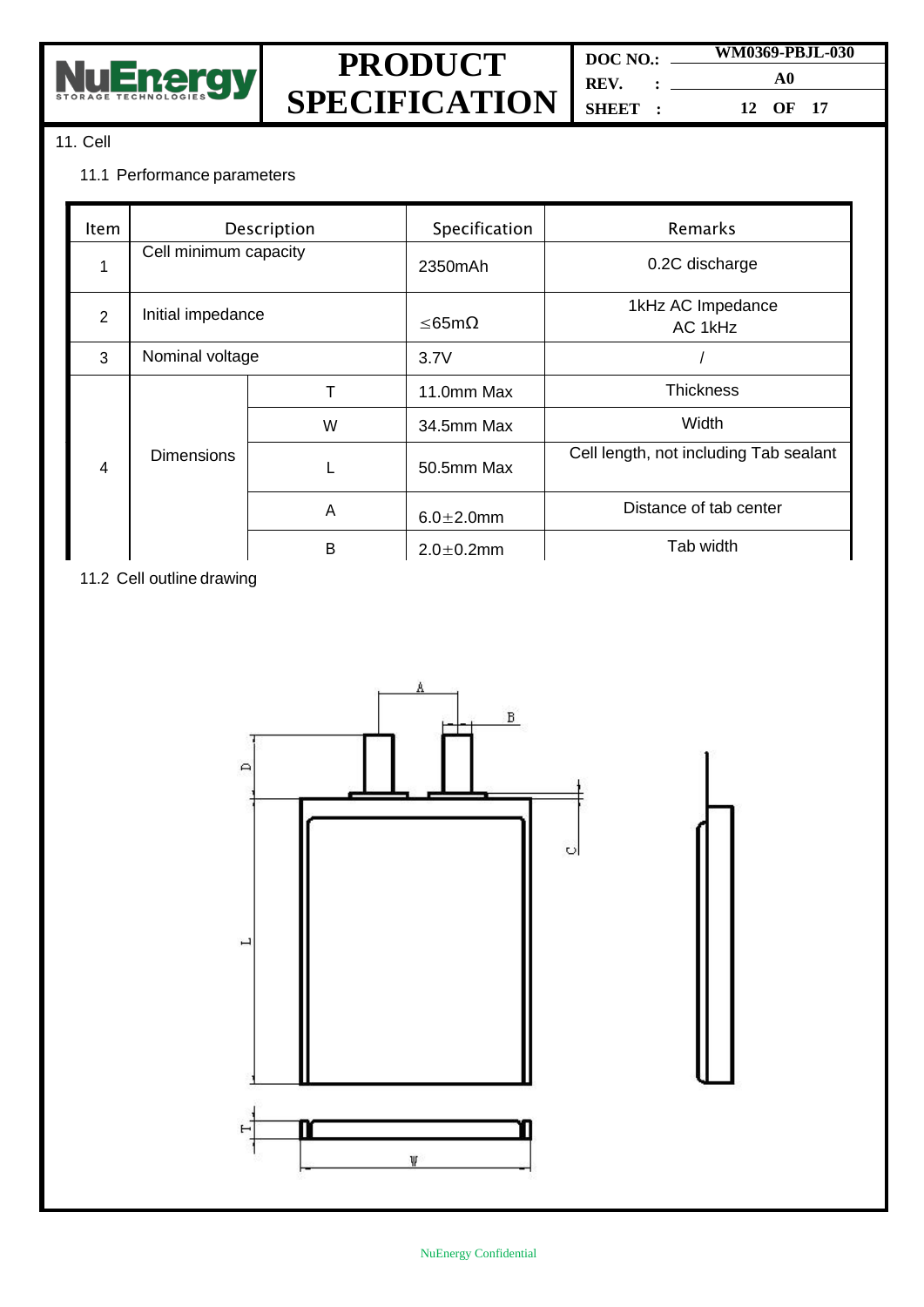

**DOC NO.: REV. : SHEET : WM0369-PBJL-030**

**A0 13 OF 17**

### **12. Electric Protect Features**

| Item                      | Symbol             | Content                                 | Criterion                           |
|---------------------------|--------------------|-----------------------------------------|-------------------------------------|
|                           | V <sub>DET1</sub>  | Over charge detection voltage           | 4.28±0.05V                          |
| Over charge Protection    | tV <sub>DET1</sub> | Over charge detection delay time        | 0.961.4s                            |
|                           | V <sub>REL1</sub>  | Over charge release voltage             | 4.08±0.05V                          |
|                           | V <sub>DET2</sub>  | Over discharge detection voltage        | $3.0 + 0.10V$                       |
| Over discharge protection | tV <sub>DET2</sub> | Over discharge detection delay time     | 115173ms                            |
|                           | V <sub>REL2</sub>  | Over discharge release voltage          | $3.0 + 0.10V$                       |
|                           | V <sub>DET3</sub>  | Over current detection voltage          | 80±30mv                             |
| Over current protection   | $I_{DP}$           | Over current detection current          | 1.03.0A                             |
|                           | tV <sub>DET3</sub> | Detection delay time                    | 7.211.0ms                           |
|                           |                    | Release condition                       | Cut load                            |
|                           |                    | Detection condition                     | <b>Exterior short circuit</b>       |
| Short protection          | <b>T</b> SHORT     | Detection delay time                    | 220380µs                            |
|                           |                    | Release condition                       | Cut short circuit                   |
| Interior resistance       | $R_{DS}$           | Main loop electrify resistance          | $V_c = 4.2 VR_{DS} \le 70 m\Omega$  |
| Current consumption       | $I_{DD}$           | Current consumes in normal<br>operation | 3.0µA Type 7.0µA<br>Max 0V Charging |
| 0V Prohibition /allowance |                    | allowance                               |                                     |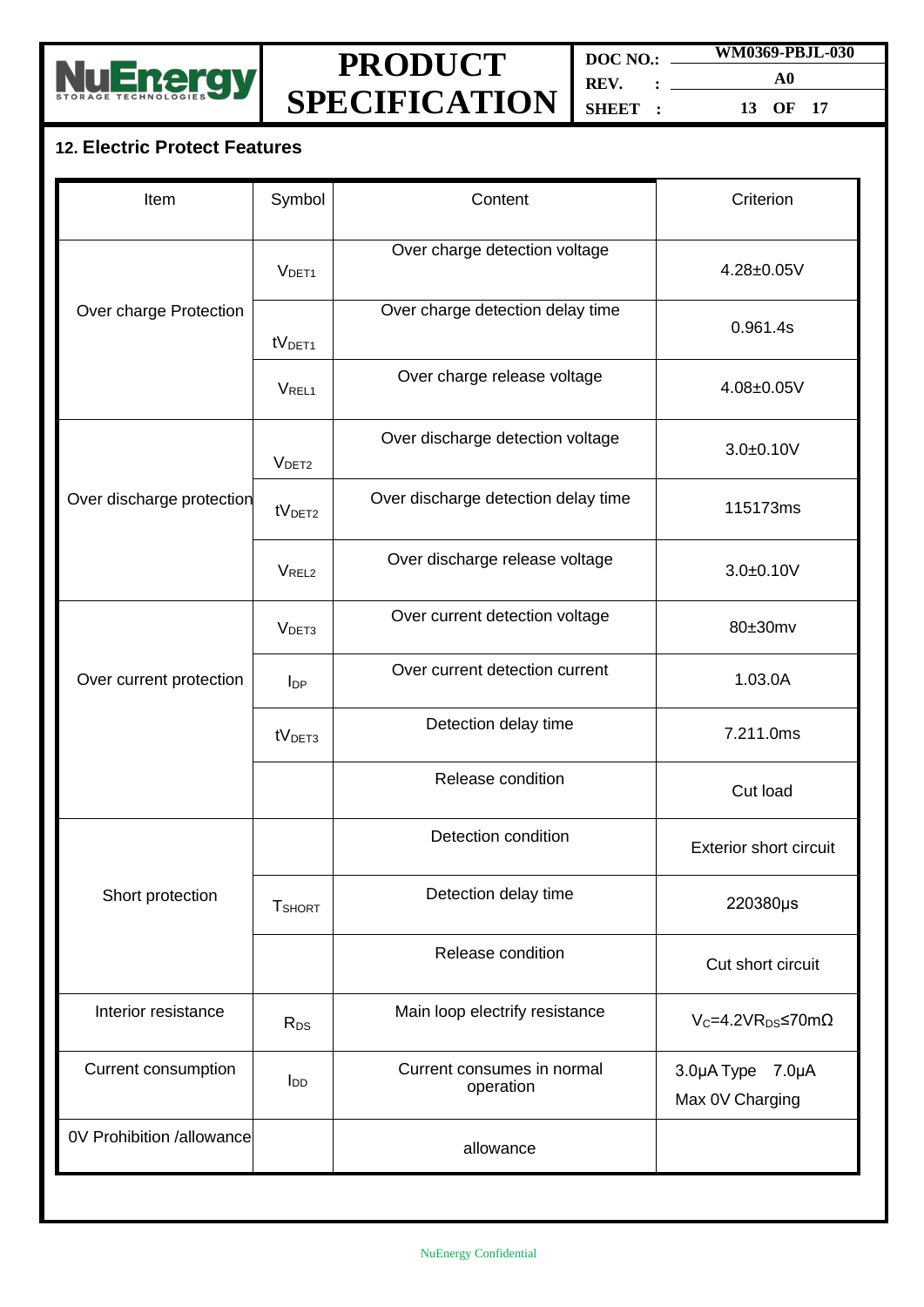

| $DOC NO.$ :    | WM0369-PBJL-030 |  |  |
|----------------|-----------------|--|--|
| REV.           | A0              |  |  |
| <b>SHEET :</b> | 14 OF 17        |  |  |

### **13. Schematic circuit diagram**



### **14. PCB Parts List** BOM

| Item           | Part Name      | Description                            | <b>QTY</b>       | Footprint  | Supplier            |  |
|----------------|----------------|----------------------------------------|------------------|------------|---------------------|--|
| 1              | U1             | S-8261ABJMD-<br>G3JT2x                 | 1 <sub>pcs</sub> | $SOT-23-6$ | SEI <sub>K0</sub>   |  |
| $\overline{2}$ | U <sub>2</sub> | 8205                                   | 1pcs             | $SOT-23-6$ | MT                  |  |
| 3              | R <sub>1</sub> | SMD 470 $\Omega$ ±5%                   | 1pcs             | 0402       | Any approved vendor |  |
| 4              | R <sub>2</sub> | SMD 2K $\Omega$ ±5%                    | 1 <sub>pcs</sub> | 0402       | Any approved vendor |  |
| 5              | C <sub>1</sub> | SMD $0.1\mu$ F $\pm$<br>20%            | 1pcs             | 0402       | Any approved vendor |  |
| 6              | R4             | $10K\Omega$ ±<br>$5\%B = 3435 \pm 3\%$ | 1pcs             | 0402       | Any approved vendor |  |
| 7              | <b>PCB</b>     | 9838T                                  | 1pcs             |            |                     |  |

### **15. PCB Layout PCB**

Top Layer



Bottom Layer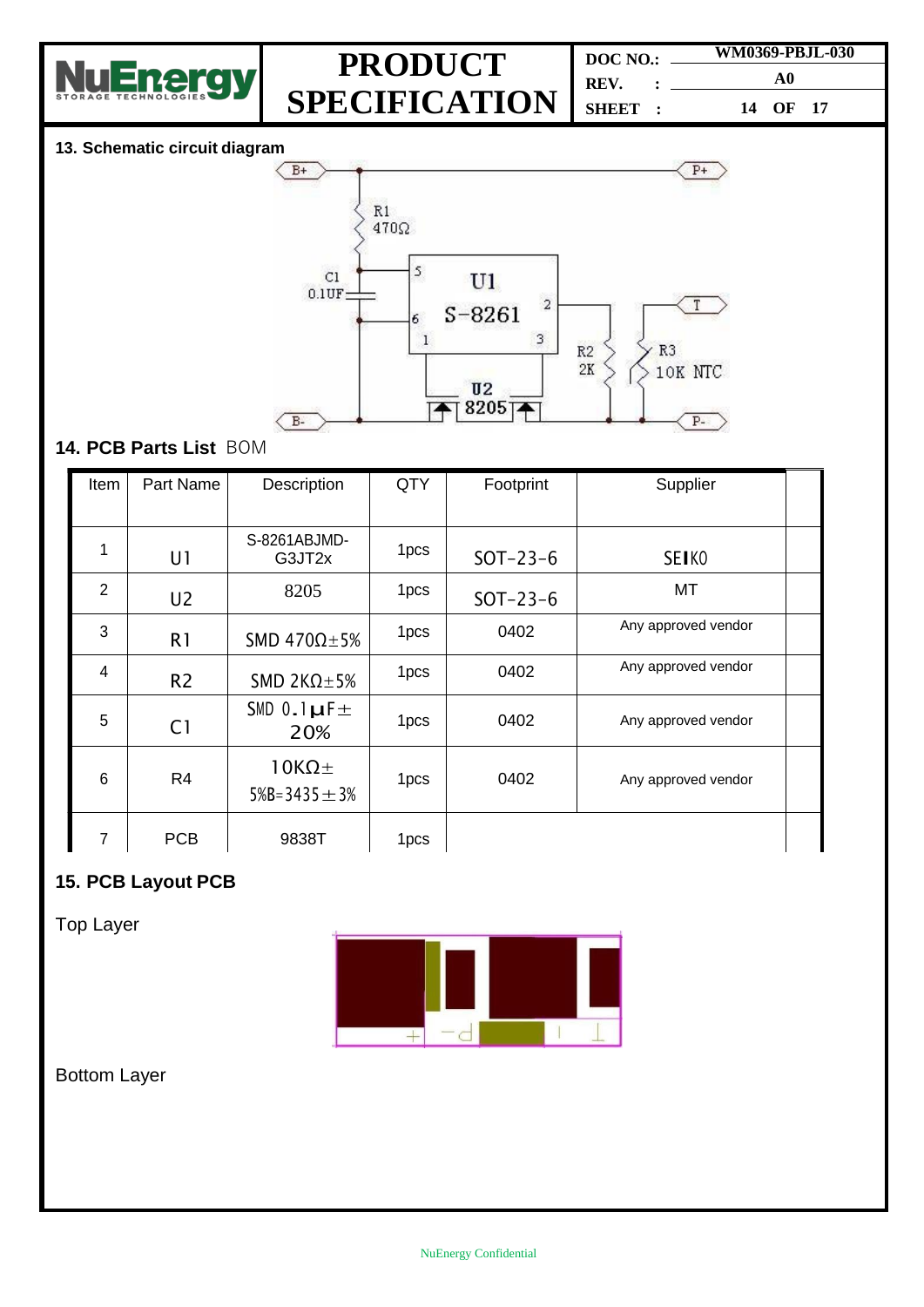

**DOC NO.: REV. : SHEET : WM0369-PBJL-030 A0 15 OF 17**

### **16. Package**

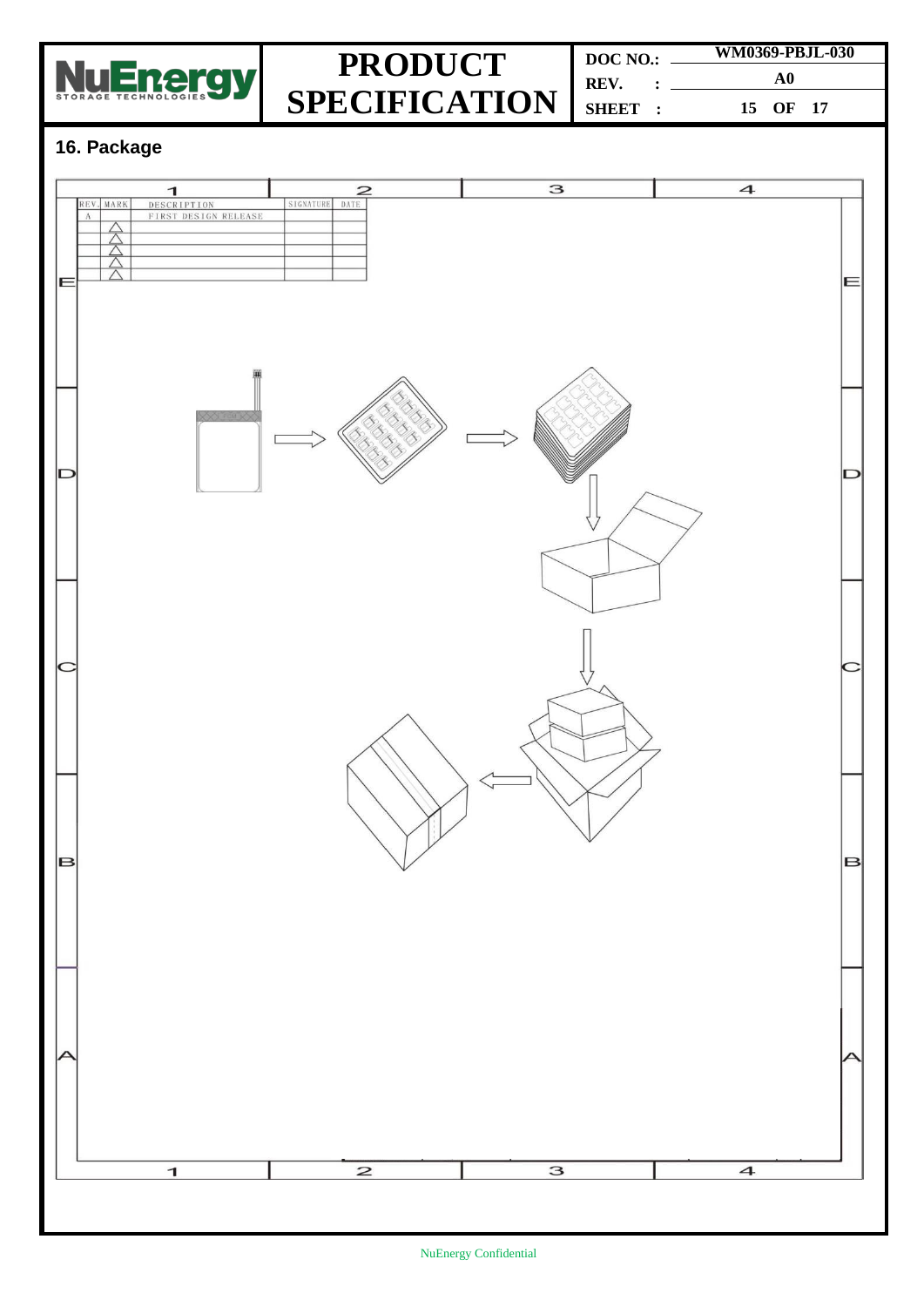

**DOC NO.: REV. : SHEET : WM0369-PBJL-030 A0 16 OF 17**

#### **17. Battery Precautions and Safety Instructions**

Please be sure to take to comply with the specifications and the following precautions to use with batteries, if any incidents occur due to not following the specification parameters, and maintenance conditions, NuEnergy Storage Technologies will not accept anyresponsibility. Limited Warranty Period is 1 year from date of manufacture.

- Maintenance: Please use 0.5C charge current to charge up battery to 60% SOC every 3-6 months to prevent over discharge and degradation while in storage. Every 12 months a full cycle shall be performed to prevent degradation.
- Before Use the battery, carefully read the instruction manual and battery labels.
- Needto use the original battery charger and should be placed in adry ventilated place.
- Such as long-term when not in use, the battery charger to charge state half full, remove the battery from the device and separated, to avoid metal contact with the battery, causing short-circuit or damage to the phenomenon.
- Inuse orduring storage, battery found there has been high fever, leakage, odor, distortion andother anomalies, please stop using it immediately and stay away from the battery.
- Donot short-circuitthebattery positive andnegative, andcareful nottoallowthe battery tomoisture, toavoid danger.
- When using keep away from heat, High pressure environments, and donot beat, hit the battery.
- Battery end of life should be immediately removed from the equipment, please properly handle security of spent batteries, do not put into fire or water.